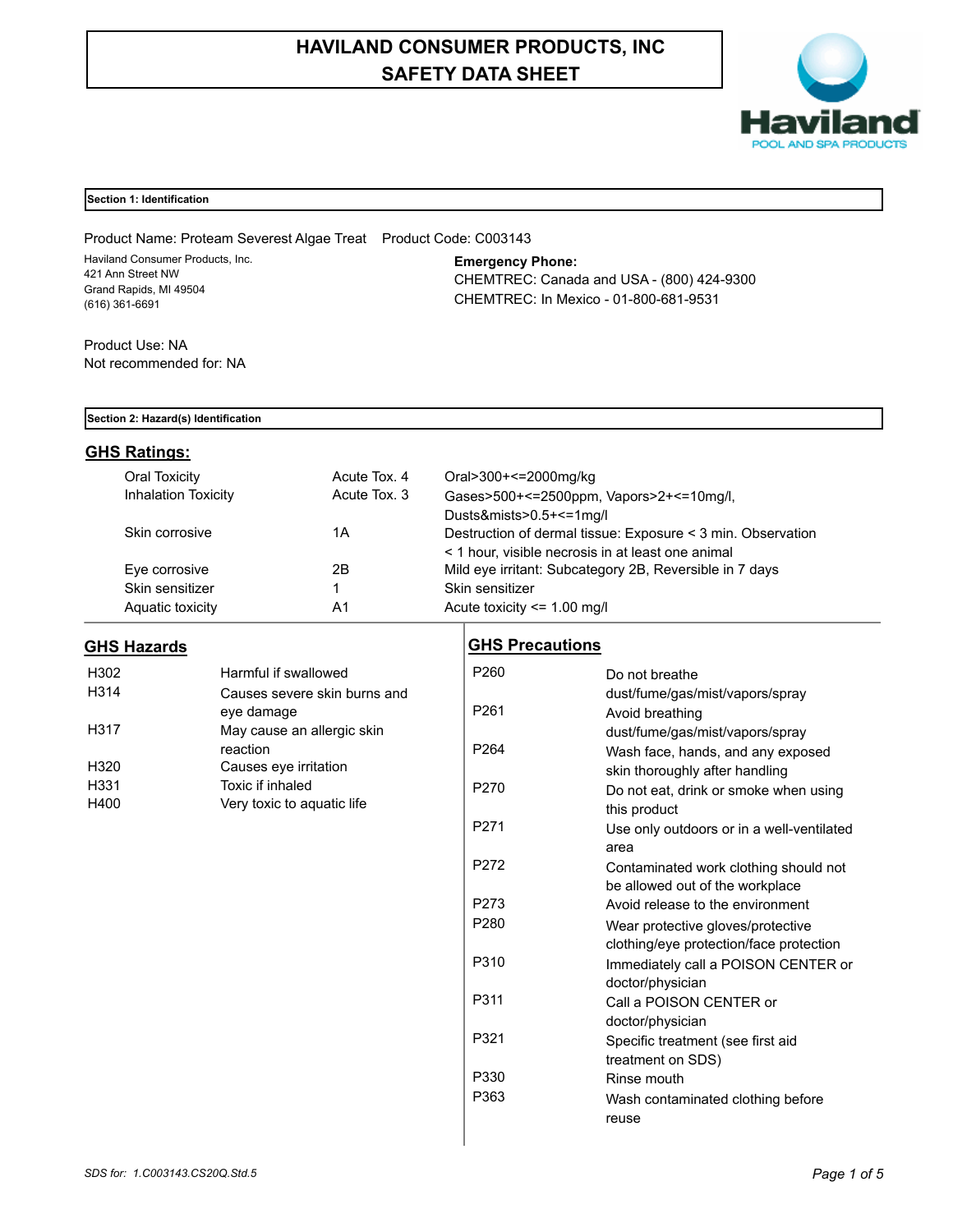| P391             | Collect spillage                         |
|------------------|------------------------------------------|
| P301+P312        | IF SWALLOWED: Call a POISON              |
|                  | CENTER or doctor/physician if you feel   |
|                  | unwell                                   |
| P301+P330+P331   | IF SWALLOWED: Rinse mouth, Do            |
|                  | NOT induce vomiting                      |
| P302+P352        | IF ON SKIN: Wash with soap and water     |
| P303+P361+P353   | IF ON SKIN (or hair): Remove/Take off    |
|                  | immediately all contaminated clothing.   |
|                  | Rinse skin with water/shower             |
| P304+P340        | IF INHALED: Remove victim to fresh air   |
|                  | and keep at rest in a position           |
|                  | comfortable for breathing                |
| P305+P351+P338   | IF IN EYES: Rinse cautiously with        |
|                  | water for several minutes. Remove        |
|                  | contact lenses if present and easy to    |
|                  | do – continue rinsing                    |
| P333+P313        | If skin irritation or a rash occurs: Get |
|                  | medical advice/attention                 |
| P337+P313        | If eye irritation persists get medical   |
|                  | advice/attention                         |
| P405             | Store locked up                          |
| P403+P233        | Store in a well ventilated place. Keep   |
|                  | container tightly closed                 |
| P <sub>501</sub> | Dispose of contents/container in         |
|                  | accordance with                          |
|                  | local/regional/national/international    |
|                  | regulations                              |
|                  |                                          |

**Danger**



| Section 3: Composition/Information on Ingredients                                                           |                             |                              |                       |
|-------------------------------------------------------------------------------------------------------------|-----------------------------|------------------------------|-----------------------|
| Chemical Name / CAS No.                                                                                     | <b>OSHA Exposure Limits</b> | <b>ACGIH Exposure Limits</b> | Other Exposure Limits |
| Copper, [[2,2',2"-<br>(nitrilo-.kappa.N)tris<br>[ethanol-.kappa.O]](2-)]-<br>82027-59-6<br><b>20 to 30%</b> |                             |                              |                       |

## **Section 4: First-aid Measures**

## **Inhalation**

Rescuers should put on appropriate protective gear. Remove from area of exposure. If not breathing, give artificial respiration. If breathing is difficult, give oxygen. Keep victim warm. Get immediate medical attention. To prevent aspiration, keep head below knees.

## **Eye Contact**

Immediately flush eyes with water. Flush eyes with water for a minimum of 15 minutes, occasionally lifting and lowering upper lids. Get medical attention promptly.

## **Skin Contact**

Remove contaminated clothing. Wash skin with soap and water. Get medical attention. Wash clothing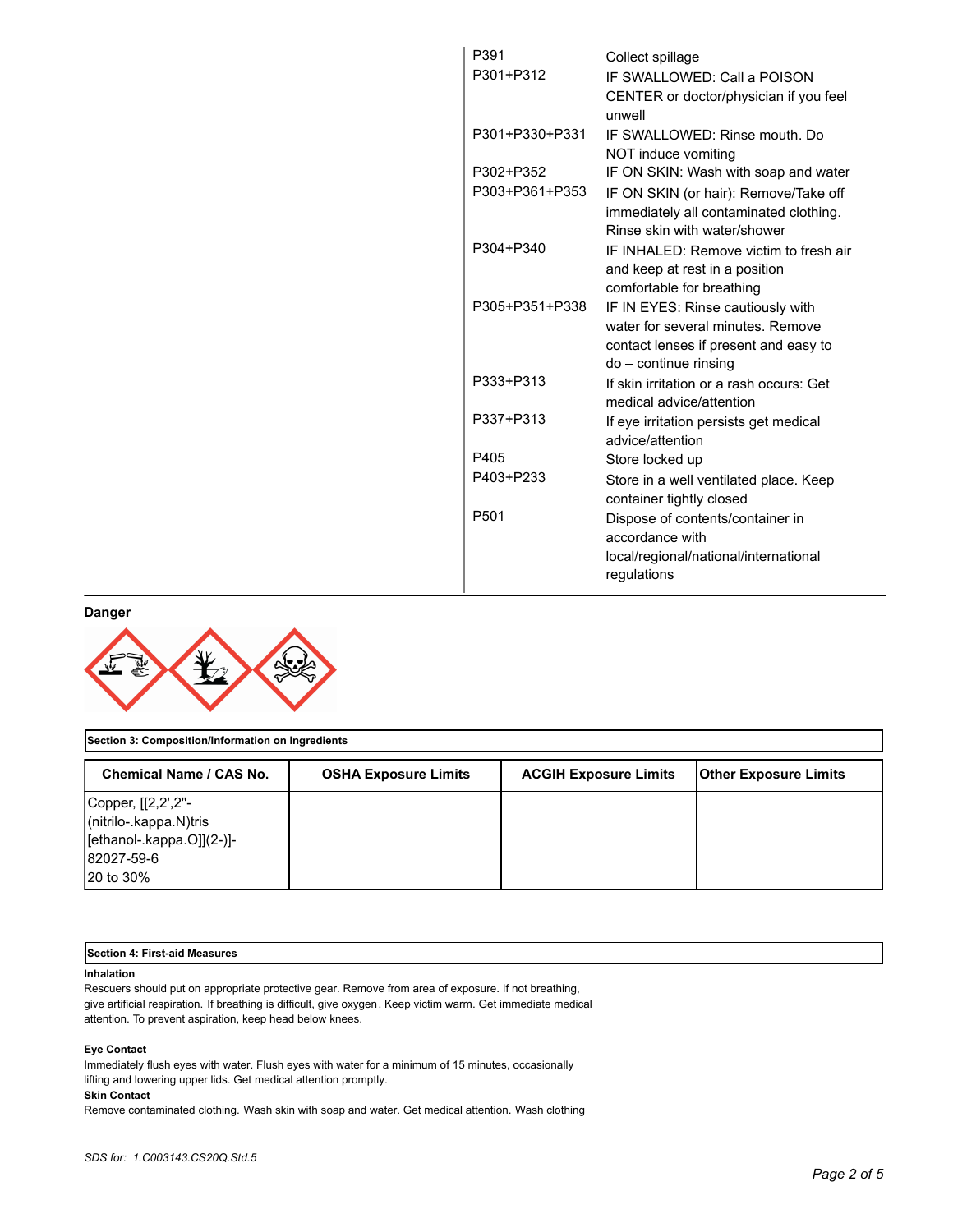separately and clean shoes before reuse.

#### **Ingestion**

If swallowed, do NOT induce vomiting. Give victim a glass of water. Call a physician or poison control center immediately. Never give anything by mouth to an unconscious person.

#### **Section 5: Fire-fighting Measures**

#### **Extinguishing Media**

Use media suitable for the surrounding fires.

#### **Specific Hazards Arising from the Chemical**

None known

#### **Special Protective Equipment and Precautions for Firefighters**

**Special Information**: As in any fire, wear self-contained breathing apparatus pressure-demand (MSHA/NIOSH approved or equivalent) and full protective gear.

#### **Section 6: Accidental Release Measures**

#### **Spill and Leak Procedures**

Use proper personal protective equipment. Soak up with absorbent material and place in properly labeled containers for disposal.

## **Section 7: Handling and Storage**

#### **Handling Procedures**

Do not get in eyes, on skin, or on clothing. Wear eye protection and protective clothing. Wash thoroughly after handling.

**Storage:** Store in original container in a cool, dry place inaccessible to children or persons unfamiliar with its use.

| Section 8: Exposure Control/Personal Protection                                            |                             |                              |                              |
|--------------------------------------------------------------------------------------------|-----------------------------|------------------------------|------------------------------|
| Chemical Name / CAS No.                                                                    | <b>OSHA Exposure Limits</b> | <b>ACGIH Exposure Limits</b> | <b>Other Exposure Limits</b> |
| Copper, [[2,2',2"-<br>(nitrilo-.kappa.N)tris<br>$[ethanol - kappa.O]](2-)]-$<br>82027-59-6 |                             |                              |                              |

**RESPIRATORY PROTECTION:** A respiratory protection program that meets OSHA 1910.134 and ANSI Z88.2 requirements must be followed whenever workplace conditions warrant the use of a respirator.

SKIN PROTECTION: Wear impervious protective gloves. Wear protective gear as needed - apron, suit, boots.

**EYE PROTECTION:** Wear safety glasses with side shields (or goggles) and a face shield.

**OTHER PROTECTIVE EQUIPMENT**: Facilities storing or utilizing this material should be equipped with an eyewash facility and a safety shower.

**HYGENIC PRACTICES:** Do not eat, drink, or smoke in areas where this material is used. Avoid breathing vapors. Remove contaminated clothing and wash before reuse. Wash thoroughly after handling. Wash hands before eating.

#### **Section 9: Physical and Chemical Properties**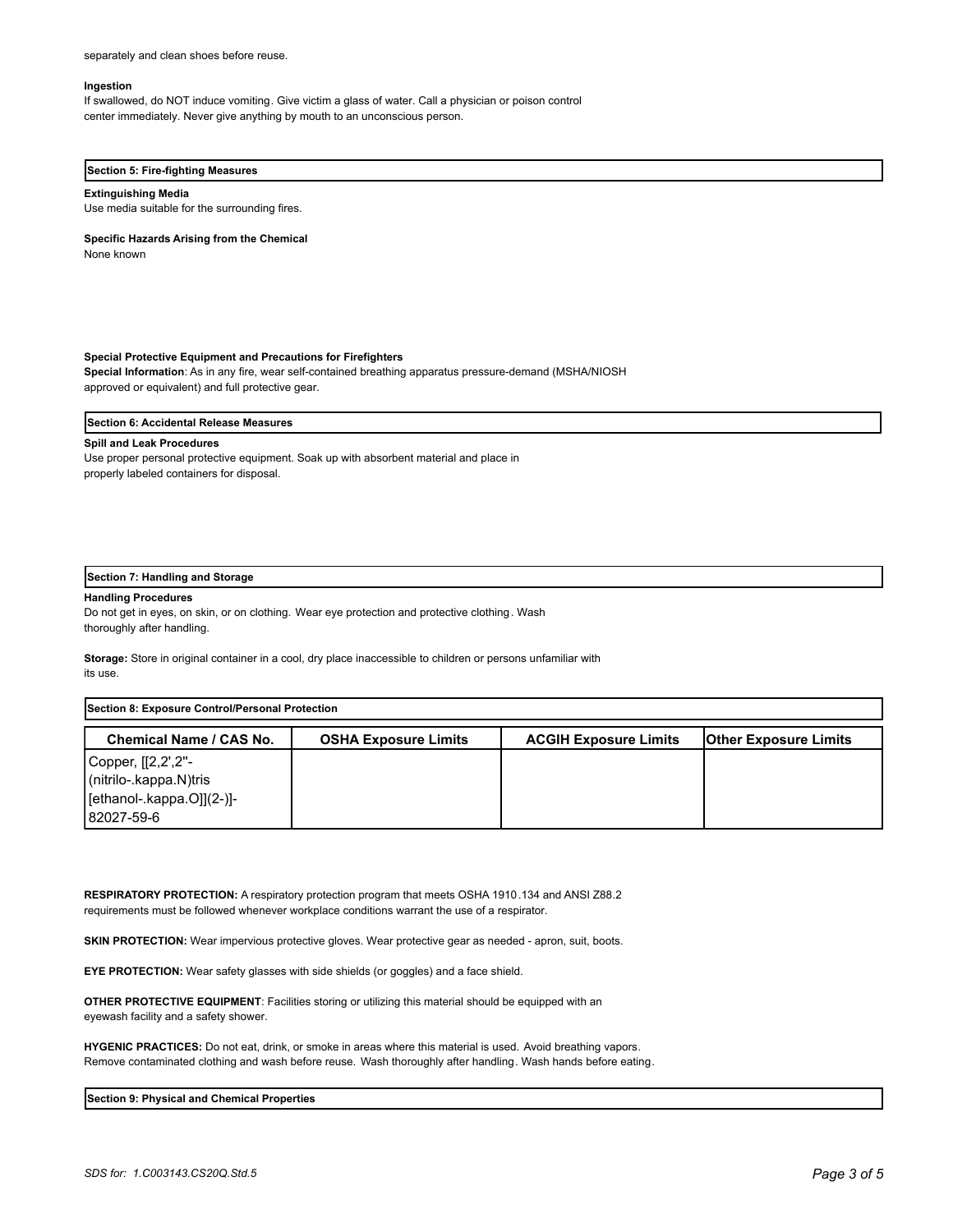**Appearance:** Dark blue liquid **Odor:** Odorless **Autoignition temperature:** Unknown **Decomposition temperature:** Unknown

**Vapor Pressure:** Unknown **CODO CONSTRESS CONSTRESS CONSTRESS ODDER Odor threshold:** Unknown **Vapor Density:** Unknown **pH:** 8.4 **Density:** Unknown **Melting point:** Unknown **Freezing point:** Unknown **Solubility:** Solubile **Boiling range:** Unknown **Flash point: Unknown Evaporation rate:** Unknown **Flammability:** Unknown **Explosive Limits:** Unknown **Specific Gravity** 1.17 **Viscosity:** Unknown **Grams VOC less water:** Unknown

**Section 10: Stability and Reactivity** 

**Chemical Stability:** STABLE

**Incompatible Materials**  None currently known **Conditions to Avoid** Do not use where pH of water is below 6. Copper chelate may dissociate and release copper ions which could subsequently be precipitated as insoluble copper salts. Should not be applied when water temperature is below 60°F. **Hazardous Decomposition Products** None currently known

**Hazardous Polymerization**

Hazardous polymerization will not occur.

**Section 11: Toxicology Information**

**Mixture Toxicity** Oral Toxicity LD50: 1,331mg/kg Inhalation Toxicity LC50: 2mg/L

## **Routes of Entry:**

Inhalation Ingestion Skin contact Eye contact

**Target Organs**

## **Effects of Overexposure**

**Emergency Overview** Harmful if swallowed. May cause skin and eye irritation. **Health Effects** Contact with eyes or skin may result in irritation. Ingestion may result in gastric disturbances. Inhalation

| """"                                                                                                                               |  |
|------------------------------------------------------------------------------------------------------------------------------------|--|
| with eyes or skin may result in irritation. Ingestion may result in gastric disturbances.<br>n may irritate the respiratory tract. |  |
|                                                                                                                                    |  |
|                                                                                                                                    |  |
|                                                                                                                                    |  |
|                                                                                                                                    |  |
|                                                                                                                                    |  |

CAS Number **Description Description CAS Number Carcinogen Rating** 

**Section 12: Ecological Information**